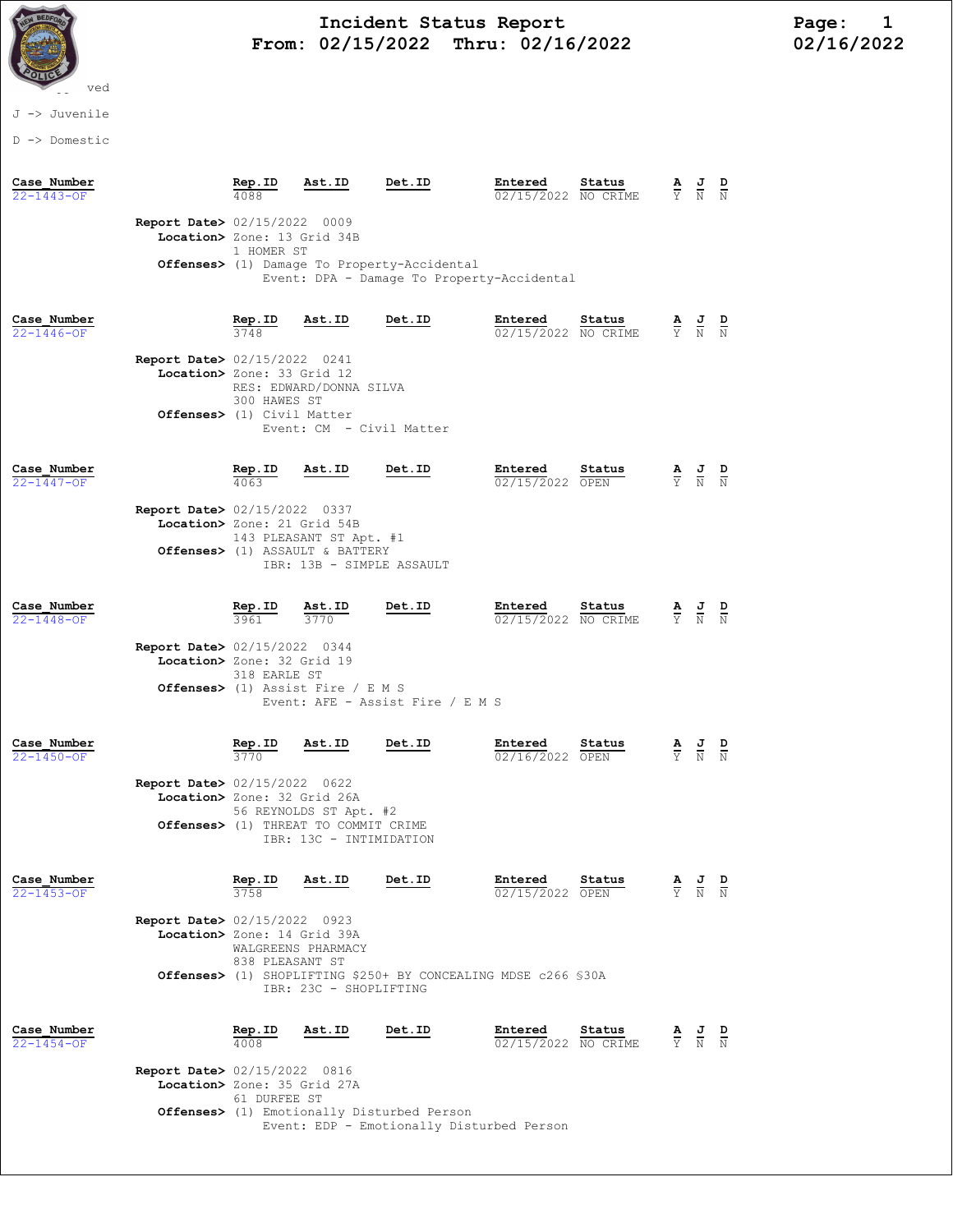- A -> Approved
- J -> Juvenile
- D -> Domestic

| Case Number<br>$22 - 1462 - OF$ |                                                                                                                            | Rep.ID         | Ast.ID                                                                                                                                                                                      | Det.ID                         | Entered<br>02/15/2022 OPEN     | Status |  | $\frac{\mathbf{A}}{\mathbf{Y}}$ $\frac{\mathbf{J}}{\mathbf{N}}$                                 | $\frac{D}{N}$ |
|---------------------------------|----------------------------------------------------------------------------------------------------------------------------|----------------|---------------------------------------------------------------------------------------------------------------------------------------------------------------------------------------------|--------------------------------|--------------------------------|--------|--|-------------------------------------------------------------------------------------------------|---------------|
|                                 | <b>Report Date&gt; 02/15/2022 1234</b><br>Occurred Dates> 01/01/2022 0800 To 02/15/2022 1240<br>Location> Zone: 22 Grid 61 |                | 99 NELSON ST Apt. #3E<br>Offenses> (1) IDENTITY FRAUD                                                                                                                                       | IBR: 26C - IMPERSONATION       |                                |        |  |                                                                                                 |               |
| Case Number<br>$22 - 1463 - OF$ |                                                                                                                            | Rep.ID<br>4042 | Ast.ID                                                                                                                                                                                      | Det.ID                         | Entered<br>02/15/2022 NO CRIME | Status |  | $\frac{\mathbf{A}}{\mathbf{Y}}$ $\frac{\mathbf{J}}{\mathbf{N}}$ $\frac{\mathbf{D}}{\mathbf{N}}$ |               |
|                                 |                                                                                                                            |                | <b>Report Date&gt; 02/15/2022 1219</b><br>Location> Zone: 11 Grid 40B<br>COURT LOCKUP 3RD DISTRICT<br>75 N SIXTH ST<br>Offenses> (1) Accidental Overdose<br>Event: AO - Accidental Overdose |                                |                                |        |  |                                                                                                 |               |
| Case Number<br>$22 - 1466 - OF$ |                                                                                                                            | Rep.ID<br>3981 | Ast.ID                                                                                                                                                                                      | Det.ID                         | Entered<br>02/15/2022 NO CRIME | Status |  | $\frac{\mathbf{A}}{\mathbf{Y}}$ $\frac{\mathbf{J}}{\mathbf{N}}$                                 | $\frac{D}{N}$ |
|                                 | <b>Report Date&gt; 02/15/2022 1413</b><br>Occurred Dates> 02/15/2022 1413 To 02/15/2022 1445<br>Location> Zone: 13 Grid 32 | 158 LIBERTY ST | D & S MINI MARKET STORE I<br>Offenses> (1) Medical Assistance                                                                                                                               | Event: MA - Medical Assistance |                                |        |  |                                                                                                 |               |

| Case Number<br>$22 - 1472 - OF$ |                                                                                                                             | Rep.ID<br>4094                                                                                                                                                                                              | Ast.ID<br>4053                              | Det.ID                          | Entered<br>02/15/2022          | Status<br>NO CRIME | $\frac{\mathbf{A}}{\nabla}$ | $\frac{1}{N}$                                                                                   | $\frac{D}{N}$ |
|---------------------------------|-----------------------------------------------------------------------------------------------------------------------------|-------------------------------------------------------------------------------------------------------------------------------------------------------------------------------------------------------------|---------------------------------------------|---------------------------------|--------------------------------|--------------------|-----------------------------|-------------------------------------------------------------------------------------------------|---------------|
|                                 | <b>Report Date&gt; 02/15/2022 1749</b><br>Occurred Dates> 02/15/2022 1745 To 02/15/2022 1810<br>Location> Zone: 22 Grid 57A | 448 ORCHARD ST                                                                                                                                                                                              | <b>Offenses&gt;</b> (1) Accidental Overdose | Event: AO - Accidental Overdose |                                |                    |                             |                                                                                                 |               |
| Case Number<br>$22 - 1474 - OF$ |                                                                                                                             | Rep.ID<br>3799                                                                                                                                                                                              | Ast.ID                                      | Det.ID                          | Entered<br>02/15/2022 NO CRIME | Status             |                             | $\frac{\mathbf{A}}{\mathbf{Y}}$ $\frac{\mathbf{J}}{\mathbf{N}}$ $\frac{\mathbf{D}}{\mathbf{N}}$ |               |
|                                 |                                                                                                                             | <b>Report Date&gt; 02/15/2022</b> 1721<br>Location> Zone: 34 Grid 1<br>1027 TOBEY ST<br><b>Offenses&gt;</b> (1) Sudden Death - Possible Drug Overdose<br>Event: SDO - Sudden Death - Possible Drug Overdose |                                             |                                 |                                |                    |                             |                                                                                                 |               |
| Case Number                     |                                                                                                                             | Rep.ID                                                                                                                                                                                                      | Ast.ID                                      | Det.ID                          | Entered                        | Status             |                             | AJD                                                                                             |               |

22-1479-OF 4126 4128 02/16/2022 OPEN Y N N